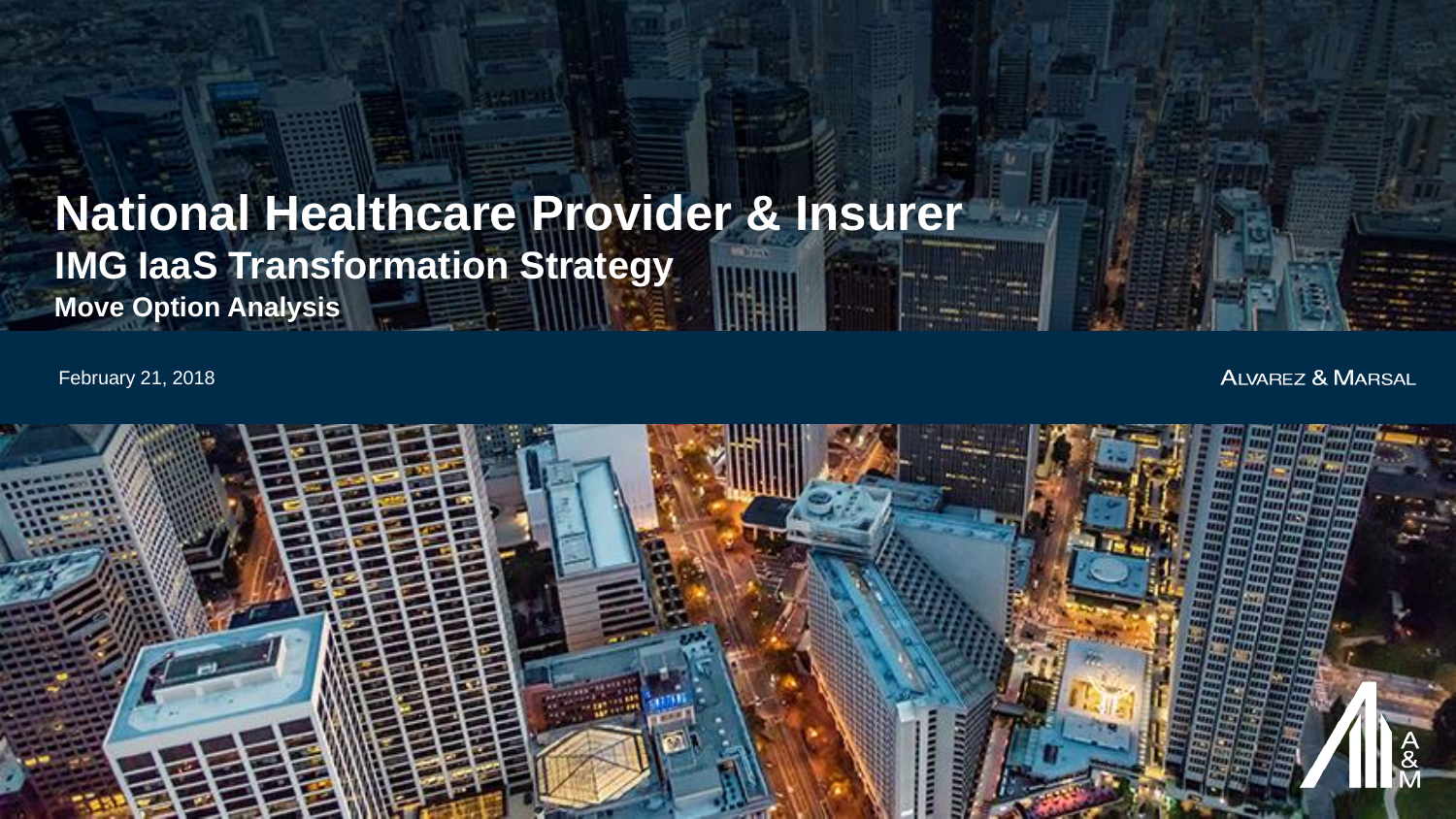### IMG Organizational Transformation: Atlanta Relocation Option Overview

Relocating the majority of the Customer Planning and Management functions to Atlanta to create the Customer Enablement (CE) team and appointing existing leadership is the least disruptive and most time-sensitive option.

#### **Option 1: Create Customer Enablement with existing leadership in ATL**



*Move majority of the Customer Planning and Management (CPM) team to ATL to form Customer Enablement (CE) team under Sarah's leadership. In-depth process improvement evaluation will be required to assess required skills to be transferred to ATL. Technical support may be required from the Environment Services (ES) team, which will remain in CA. The SS group will remain in CA under interim leadership.*

#### **Stages**

Move majority of CPM ED's to ATL to set up CE group and reassign Sarah to CE group. Process improvement eval req 2. Move remainder of CPM under SS group. Interim L2 to SS Identify required internal technical support (ES) or external technical support for CE group 0 2 8

#### **BENEFITS**

- Less complicated move; CPM easily translates to new CE
- Performance eval can be justified w/o alarms
- L2 volunteered for ATL move
- Does not require hiring of net new L2

### **RISKS**

- Early performance eval required; involvement from more people required
- Would need to remove existing L2
- Longer (time) approach

#### **Option 2: Create Customer Enablement Team with currently TBD leadership in ATL**



*Move majority of the Customer Planning and Management (CPM) functions to ATL under new (current TBD) L2 leadership to form Customer Enablement (CE) group. In-depth process improvement evaluation will be required to assess necessary skills to be transferred to ATL. Environment Services (ES) functions will be rolled into CE, but will remain in CA to be close to the customer.* 

#### **Stages**

- Move majority of CPM ED's to ATL to set up CE group  $\bullet$
- under new L2 leadership. Process improvement eval req
- Move remainder of CPM under SS group 2
- Identify required internal technical support (ES) or external technical support for CE group 8

#### **BENEFITS**

- Less complicated move; CPM easily translates to new CE
- Performance eval can be justified w/o alarms (new L<sub>2</sub> eval of his/her team)

**RISKS** Early performance eval required; involvement from

- more ppl required • Would need to remove
	- existing L2 and hire a new L2 in ATL

#### **Option 3: Create Service Enablement & Vendor Performance Team in ATL**



*Disassemble the Shared Services (SS) team, and combine with appropriate functions from Customer Planning and Management (CPM) and Compute to create future state Service and Vendor Enablement (SVE) in ATL. SVE will be overseen by Sarah (current L2 for SS). SS functions not included in SVE will be moved under other groups in the interim to maintain required current state activities*

#### **Stages**

- Disassemble SS and move ED's to ATL with Sarah 41
- Move remainder of SS under other groups 2
- Move certain CPM and compute functions to ATL to 8

complete the SE group

#### **BENEFITS**

• L2 volunteered for ATL move

#### **RISKS**

- Multiple departments will be affected early
- Majority of SS will not move to ATL
- Requires early involvement from more L2's

• Sets up SS to transform into SVE in future phase

1

- -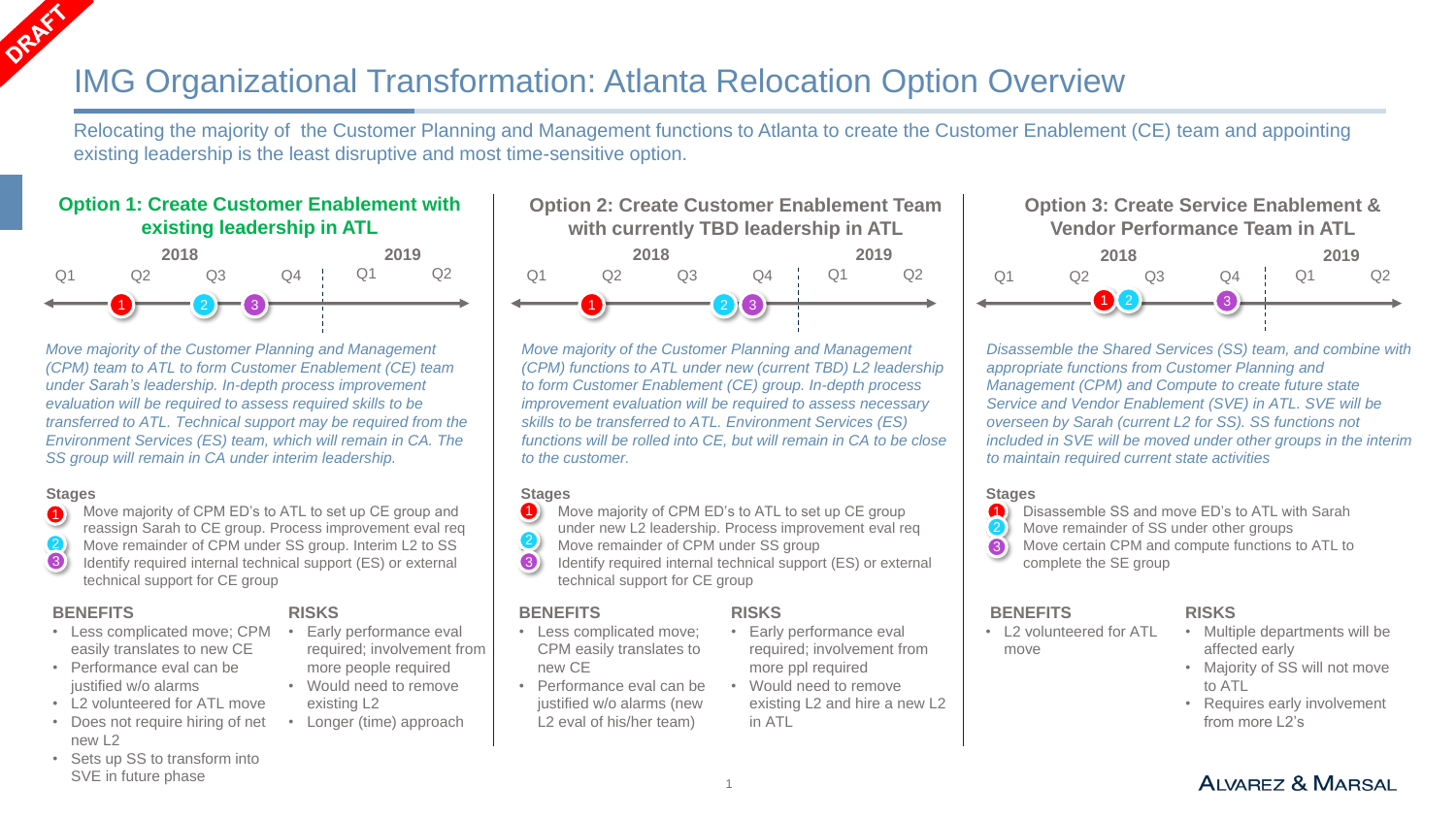# ATL Relocation #1 | Customer Enablement (CE) Group with Existing Leadership

Relocating the Cust. Planning & Mgmt. group to create the new Cust. Enablement group can be completed by May/June without announcing an organization-wide transformation. Transferring Sarah to lead the CE group eliminates risk and ensures a smoother transition.



#### **Current State (~455\* employees) Future State (~420\* employees)**

Transition Sarah and ED's to ATL

H. Begin interviewing for required roles ATL

G. Obtain required spaces in ATL for new "CE" group

 $\mathcal{D}$ 

- CE from CA. Recommend rolling resources from ES underneath new
- Q. Begin transformation of SS into Service and Vendor Enablement (SVE)

### AIVAREZ & MARSAL

*\*Headcount is subject to change* **C** High Complexity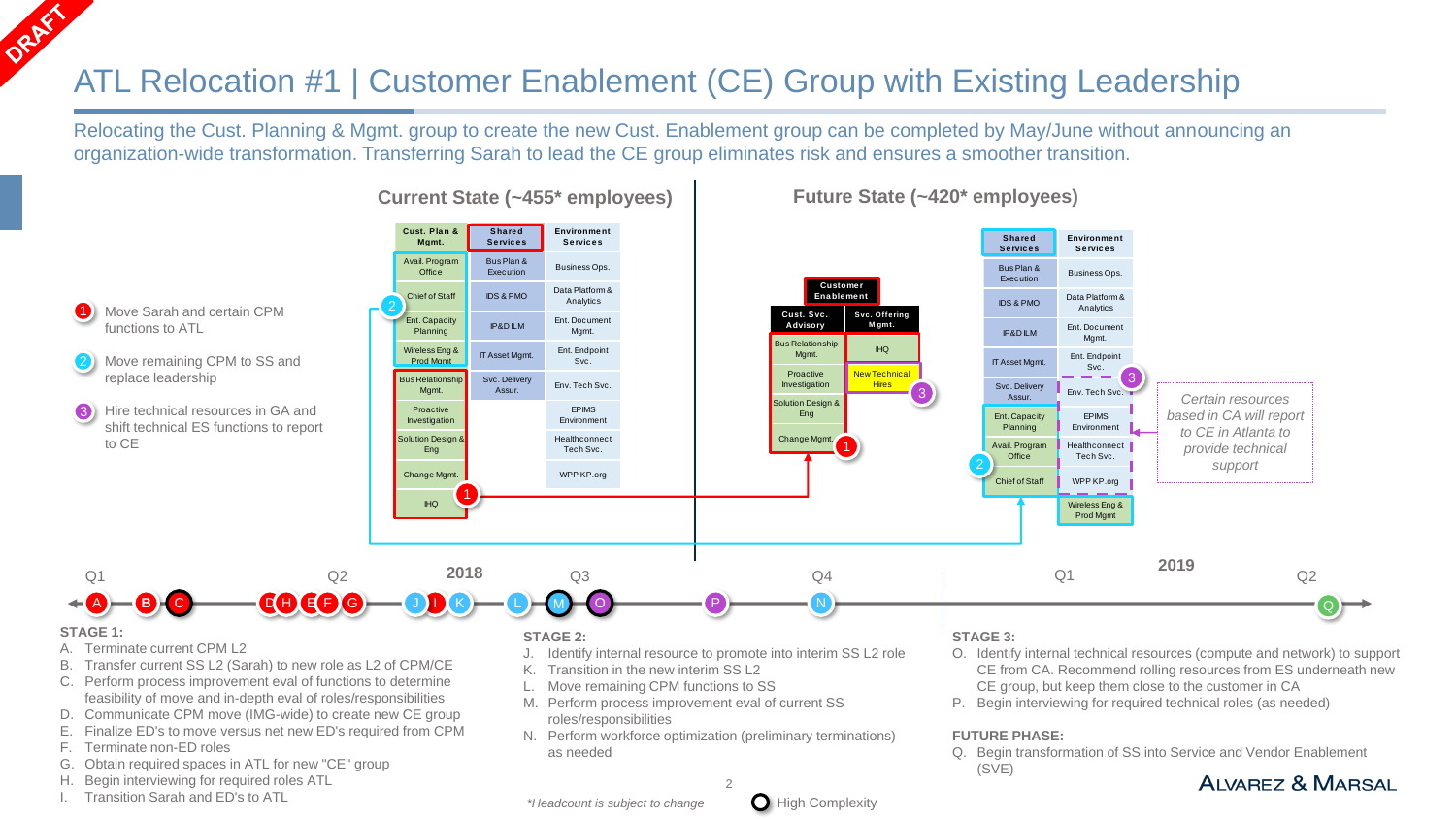# ATL Relocation #2 | Customer Enablement (CE) Group with TBD Leader

The Cust. Planning & Mgmt. group has the skills required to create the new Cust. Enablement group in ATL. Recruiting a new leader to lead the move introduces risk.



**Current State (~455\* employees) Future State (~420\* employees)**

AIVAREZ & MARSAL

I. Transition new L2 and ED's to ATL

H. Begin interviewing for required roles ATL

G. Obtain required spaces in ATL for new "CE" group



3